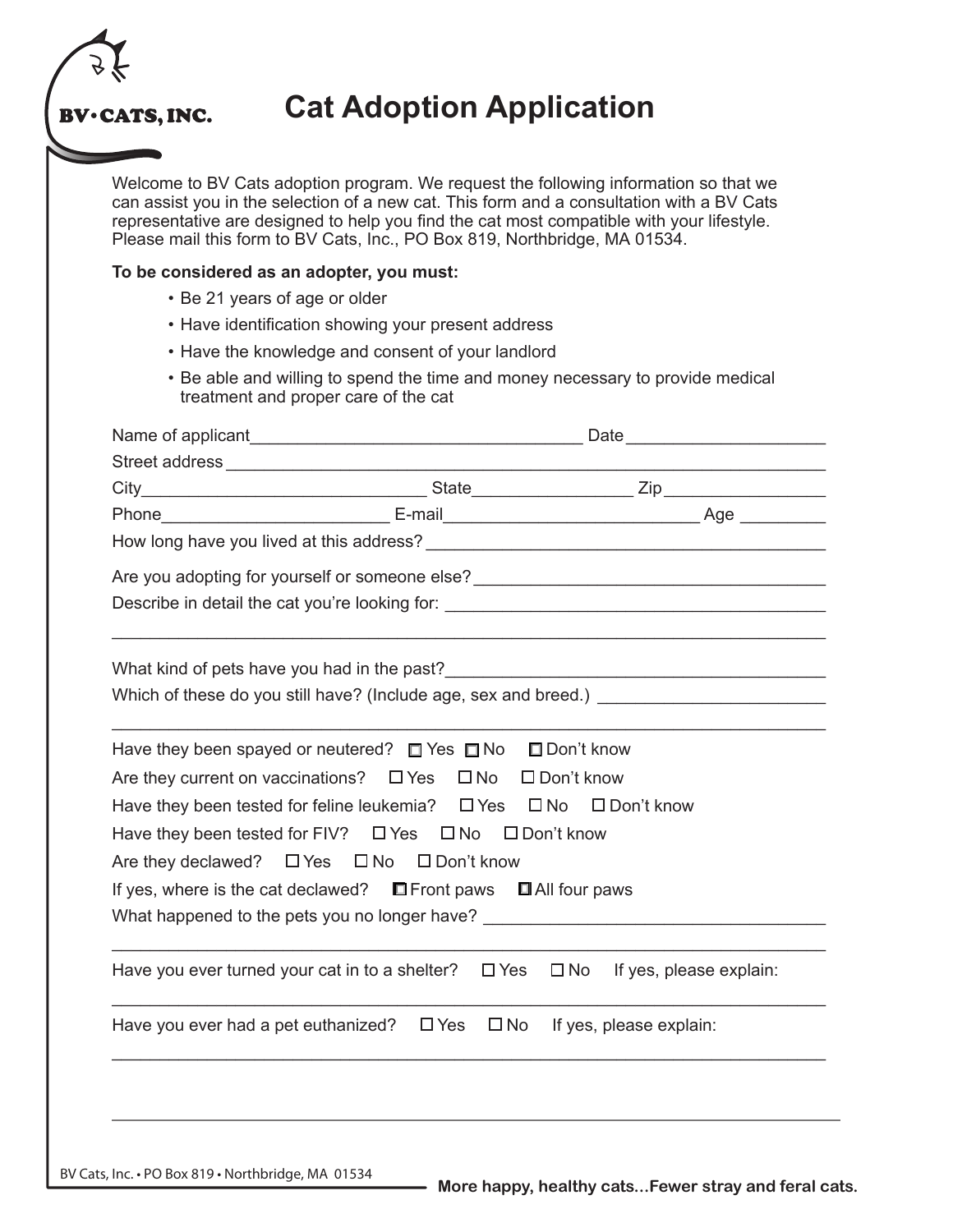| If you have pets, will they adjust to a new cat in the house? $\Box$ Yes $\Box$ No $\Box$ Don't know                                                                                                                                                                                                      |  |  |  |  |                                                                                                                                |
|-----------------------------------------------------------------------------------------------------------------------------------------------------------------------------------------------------------------------------------------------------------------------------------------------------------|--|--|--|--|--------------------------------------------------------------------------------------------------------------------------------|
| Why do you want this cat? (Please check all that apply.)                                                                                                                                                                                                                                                  |  |  |  |  |                                                                                                                                |
| $\Box$ Companion $\Box$ Companion for other pet $\Box$ House pet<br>□ Barn cat □ Mouser □ Office cat □ Other (explain) ____________________________                                                                                                                                                       |  |  |  |  |                                                                                                                                |
| How many adults are in your family?_______ Children?______ Children's ages? _____________                                                                                                                                                                                                                 |  |  |  |  |                                                                                                                                |
| Does any member of your household have an allergy to cats? $\Box$ Yes $\Box$ No                                                                                                                                                                                                                           |  |  |  |  |                                                                                                                                |
| Where do you live? $\Box$ House $\Box$ Apartment $\Box$ Condo $\Box$ Mobile home $\Box$ Other<br>Do you own or rent your home? $\Box$ Own $\Box$ Rent                                                                                                                                                     |  |  |  |  |                                                                                                                                |
|                                                                                                                                                                                                                                                                                                           |  |  |  |  | If you rent, may we contact the owner to obtain permission for this cat to live in your home?<br>$\square$ Yes<br>$\square$ No |
|                                                                                                                                                                                                                                                                                                           |  |  |  |  |                                                                                                                                |
|                                                                                                                                                                                                                                                                                                           |  |  |  |  |                                                                                                                                |
| Does your job require extensive travel? □ Yes □ No<br>Where will your cat live? $\Box$ In the house $\Box$ Outdoors $\Box$ With free access to both indoors<br>and outdoors $\Box$ In the barn $\Box$ In the garage                                                                                       |  |  |  |  |                                                                                                                                |
|                                                                                                                                                                                                                                                                                                           |  |  |  |  |                                                                                                                                |
| Do you have screens on your windows? $\Box$ Yes<br>$\square$ No                                                                                                                                                                                                                                           |  |  |  |  |                                                                                                                                |
| Do you have a cat or dog door? $\Box$ Yes $\Box$ No Where does it lead to?                                                                                                                                                                                                                                |  |  |  |  |                                                                                                                                |
| Under what circumstances would you have the cat declawed? ______________________                                                                                                                                                                                                                          |  |  |  |  |                                                                                                                                |
| $\square$ No<br>Are you aware of the potential side effects of declawing a cat? $\Box$ Yes                                                                                                                                                                                                                |  |  |  |  |                                                                                                                                |
| Will you keep the cat up-to-date on vaccinations? $\Box$ Yes $\Box$ No                                                                                                                                                                                                                                    |  |  |  |  |                                                                                                                                |
|                                                                                                                                                                                                                                                                                                           |  |  |  |  |                                                                                                                                |
| City/state                                                                                                                                                                                                                                                                                                |  |  |  |  |                                                                                                                                |
| If you go away for a few days, or on a vacation, who will take care of the cat?                                                                                                                                                                                                                           |  |  |  |  |                                                                                                                                |
| What arrangements will you make for the care of your pets in case of an emergency, or if you<br>become unable to care for him/her?                                                                                                                                                                        |  |  |  |  |                                                                                                                                |
| If you move, will you take the cat with you?<br>$\square$ No<br>$\Box$ Yes                                                                                                                                                                                                                                |  |  |  |  |                                                                                                                                |
| Have you ever applied to BV Cats before to adopt an animal?<br>$\Box$ Yes<br>$\square$ No<br>If yes, when?                                                                                                                                                                                                |  |  |  |  |                                                                                                                                |
| $\Box$ Yes<br>$\square$ No<br>Have you ever brought animals to BV Cats?<br>If yes, please explain: The manufacturer of the set of the set of the set of the set of the set of the set of the set of the set of the set of the set of the set of the set of the set of the set of the set of the set of th |  |  |  |  |                                                                                                                                |
|                                                                                                                                                                                                                                                                                                           |  |  |  |  |                                                                                                                                |